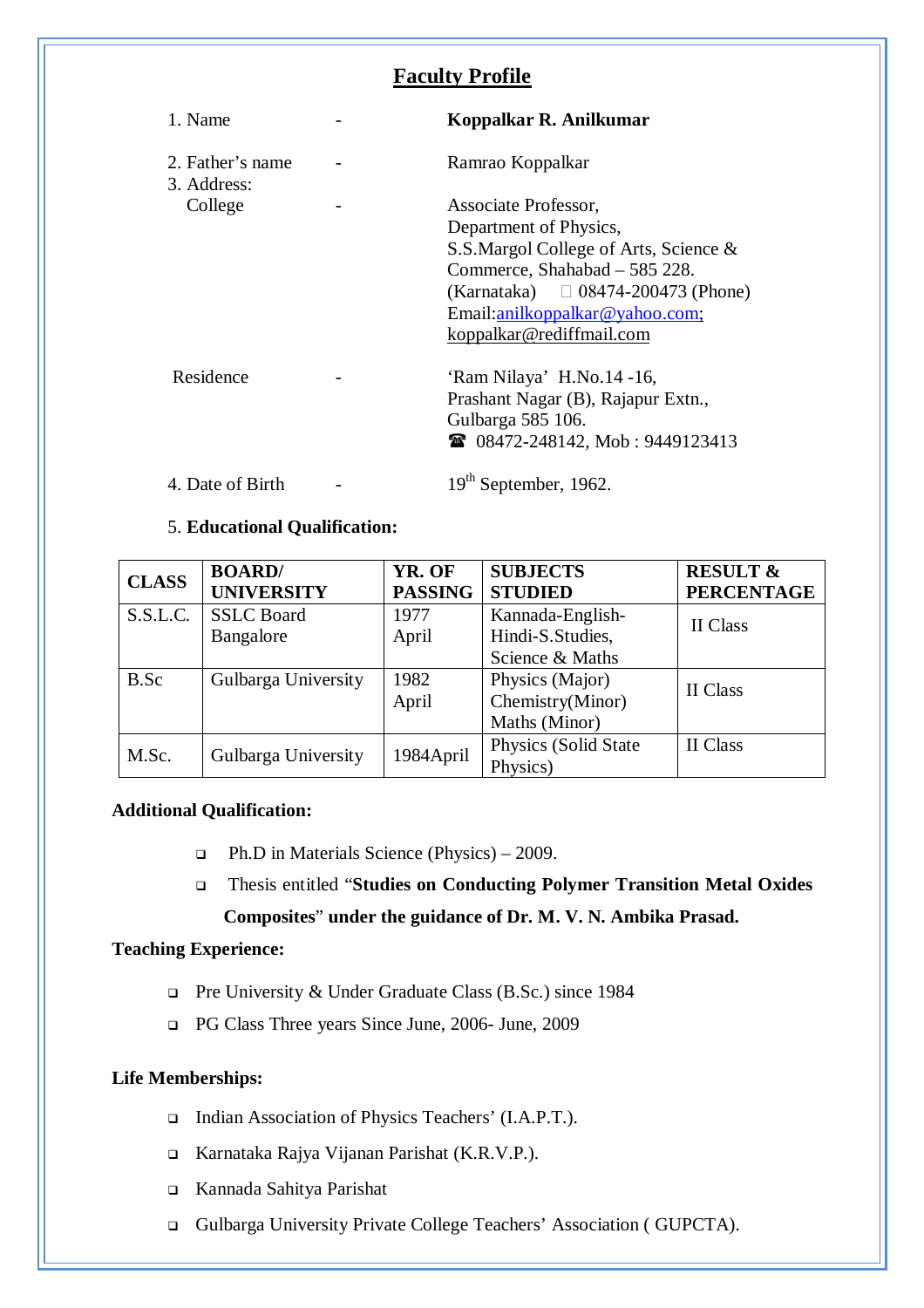#### **Orientation / Refresher Courses**:

- Orientation Course organized by Academic Staff College, Mysore, University, Mysore (02.05.1996 to 28.05.1996)
- Refresher Course in Physics organized by, Department of Physics, Gulbarga University, Gulbarga. (17.11.1997 to 8.12.1997)
- Refresher Course in Physics organized by Academic Staff College, Osmania University, Hyderabad. (04.11.2004 to 29.11.2004)
- Refresher Course in Physics organized by Academic Staff College, Osmania University, Hyderabad. (07.07.2009 to 28.07.2009)

#### **Referees of International / National Journals**

- $\triangleright$  Journal of Applied Polymer Science
- $\triangleright$  Sensor Letter
- $\triangleright$  Emerald: Sensor review
- $\triangleright$  IEEE Sensor Journal
- $\triangleright$  Journal of Biomaterials and Nanobiotechnology
- $\triangleright$  Journal of Polymers and Polymer composites
- > Journal of Composite Materials
- $\triangleright$  Physica B
- $\triangleright$  Journal of Materials Science & Engineering

*The Editors of "MATERIALS SCIENCE AND ENGINEERING B" Elsevier, Amsterdam, The Netherlands Awarded Certificate of Reviewing.*

### **Seminar/Symposium/Workshop/Conference attended & organized**:

- Workshop on Under Graduate Physics Curriculum Development, organized by Department of Physics, Gulbarga University, Gulbarga 01-10-1994 to 03-10-1994
- National Seminar on Laser and Condensed matter Physics organized by S.B.Science College, Gulbarga –26-12-1988 to 30-12-1998.
- National Seminar on '**Harnessing Solar Energy**' (sponsored by U.G.C.) held at S.B. College of Science, Gulbarga –  $11<sup>th</sup>$  to  $13<sup>th</sup>$  March, 2000.
- One Day Workshop on '**Experiments with Laser**' Organized by Department of Physics, Gulbarga University, Gulbarga 23-01-2001.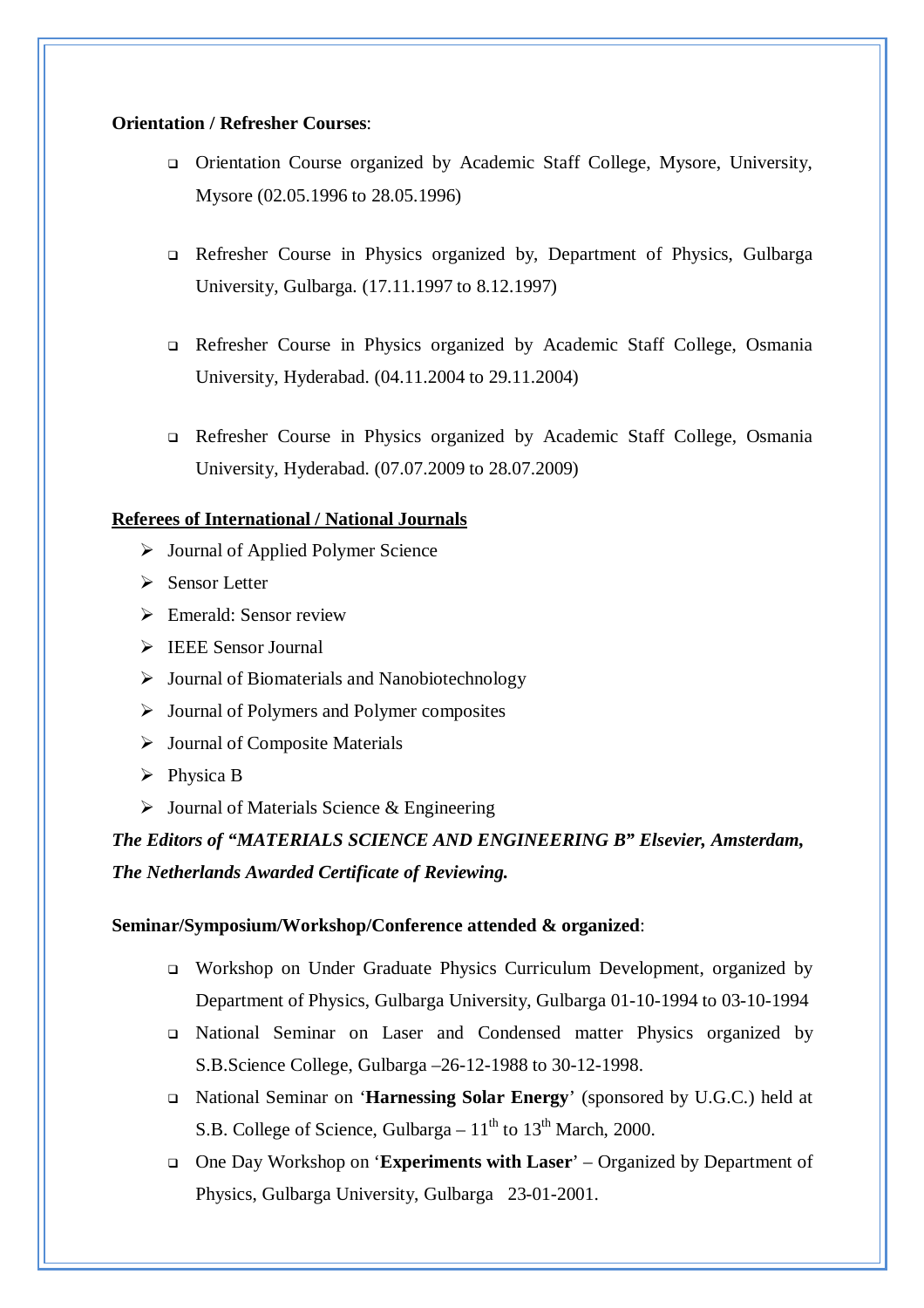- Attended short term course on "New Trends in Materials Chemistry" organized by Jawaharlal Nehru Centre for Advanced Scientific Research, Bangalore & Department of Chemistry, Gulbarga University, Gulbarga from16.01.2002 to18.01.2002.
- Workshop on Under Graduate Physics Curriculum Development, organized by Department of Physics, Gulbarga University, Gulbarga 19-09-2003 to 20-09- 2003.
- NAAC-preparation of SSR and Self evaluation report at Smt V. G. Womens College, Gulbarga on 27-03-2003.
- Workshop for U G level physics teachers organized by IAPT and Infosys Bangalore 13,18-October 2003 at VVS first grade college Bangalore.
- Presented a paper in UGC sponsored National Seminar on "Promotion of Basic Sciences" organized by NV Degree College, Gulbarga
- Participated & presented a paper in Third National Teachers Science Conference,  $27 - 30$ <sup>th</sup> January 2007 held at Mysore sponsored by KRVP / NCSTC network  $\&$ NCERT and won the best presentation award on "Innovative Methods in Teaching Physical Science".
- Attended national seminar on "Advances in Materials Science" (AMS 06) organized by department of Materials Science, Gulbarga University, Gulbarga
- Presented a paper in national seminar on "Advances on Materials Science" (AMS-07 ) sponsored by DST, organized by Department of Materials Science , Gulbarga University, Gulbarga on Synthesis and DC conductivity studies on Polyaniline / SrTiO<sub>3</sub> composite.

**UGC sponsored Minor Research Project :** Completed : 02 As Co-PI

# **Important positions held in college**:

- 1) **Principal, S.S.Margol PU College of Arts, Science & Commerce, Shahabad since 10th August, 2011**
- **2) IQAC member since 2005**
- **3) Worked as Coordinator National Assessment and Accreditation Council (NAAC).**
- **4) Working as Principal, S.S.Margol College of Arts, Science & Commerce, Shahabad, since 01.05.2012**
- **5) Member of Mission Group of Karnataka Knowledge Commission**

**Department of Science & Technology (DST) Major Research Project:** Completed as Co-PI in association with Dr.M.V.N.Ambika Prasad, Professor, Department of Materials Science, Gulbarga University, Gulbarga.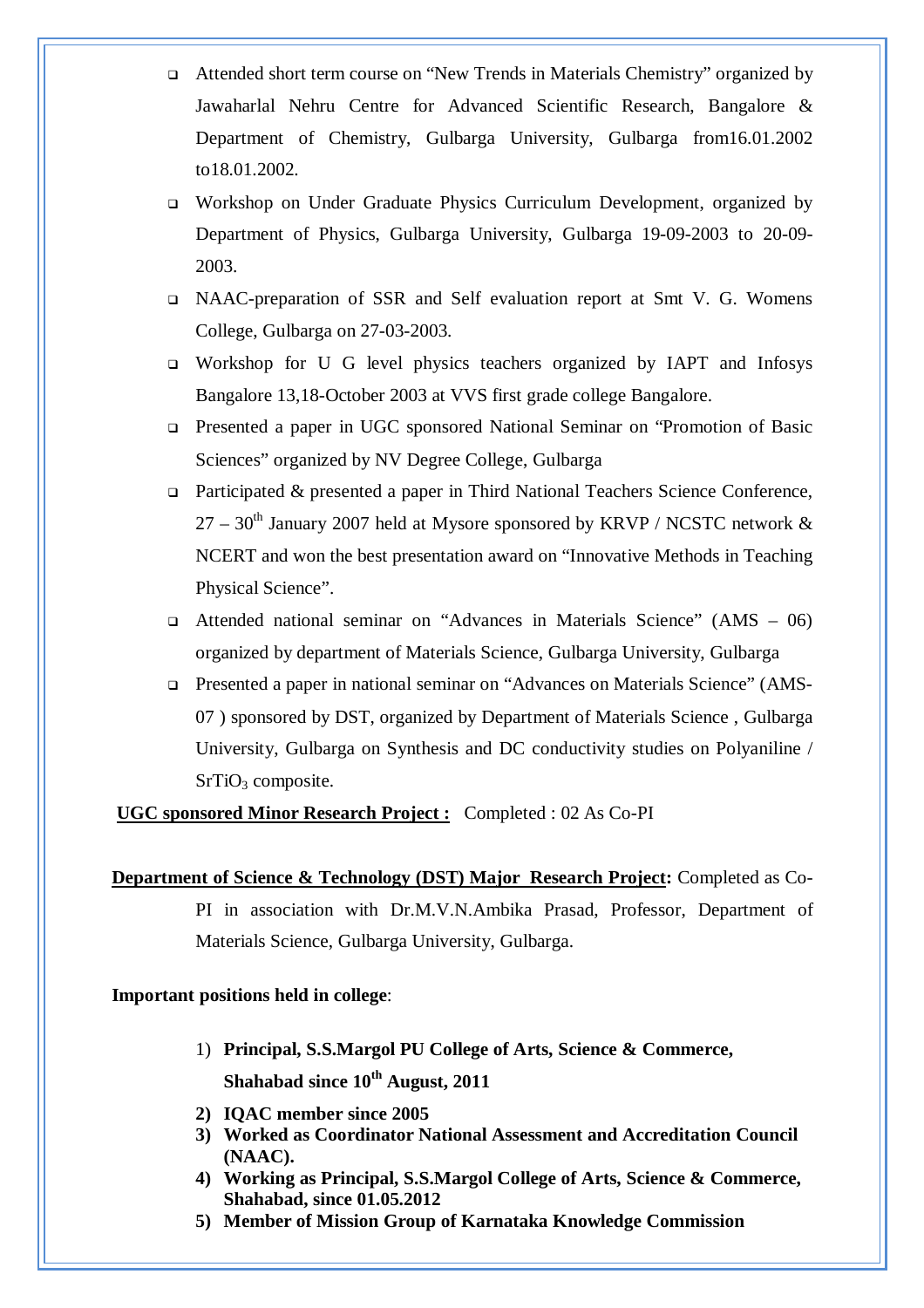- **6) Nominated as faculty member from under graduate stream to post graduate of Gulbarga University, Kalaburagi for a period of 2 years. (2016-2018)**
- **7) Presently Nominated as Academic Council member of Gulbarga University, Kalaburagi for a period of 2 years.**

#### **Research Training:**

Attended 5 days National Workshop-Symposium on **"Recent Developments in Conducting Polymer Research and Device Application"** sponsored by Department of Science and Technology, New Delhi organized by **Central**  Electrochemical Research Center, Karikudi, Tamilnadu on 26<sup>th</sup> -30<sup>th</sup> June 2006

# **Research Paper Published: You can fallow through below link https://scholar.google.com/citations?user=p59NlvsAAAAJ&hl=en**

#### **Publication in National / International Journals**

- 1. Effect of Molybdenum trioxide  $(MoO<sub>3</sub>)$  on Electrical Properties of Polyaniline (PANI). **Koppalkar. R. Anilkumar**, Ameena Parveen, G.R.Badiger and M.V.N.Ambika Prasad. **Physica B., Vol 404 (2009) 1664**
- 2. Thermoelectric Power factor for Polyaniline / Molybdenum trioxide Composites. **Koppalkar. R. Anilkumar**, Ameena Parveen, G.R.Badiger and M.V.N.Ambika Prasad. **Ferroelectrics., Vol. 385 (2009) 7014**
- 3. Frequency Dependent Conductivity and Dielectric Permittivity of Polyaniline /  $TiO<sub>2</sub>$ Composites. Manjunath.S, **Koppalkar.R.Anilkumar** and M.V.N.Ambika Prasad. **Ferroelectrics Letters, 35 (01-02) (2008) 36**
- 4. Dielectric Spectroscopy of Polyaniline / Stannic oxide (PANI /  $SnO<sub>2</sub>$ ) composites. Manjunath.S, **Koppalkar.R.Anilkumar** and M.V.N.Ambika Prasad. **Ferroelectrics, 366(01) (2008) 22**
- 5. Synthesis, Characterization and Electrical Properties of Polyaniline /  $CaTiO<sub>3</sub>$ Composites. Ameena Parveen, **Koppalkar.R.Anilkumar**, shrikant Ekhelikar, M. Ravensiddappa and M.V.N.Ambika Prasad. **Ferroelectrics, 377(01) (2008) 63**
- 6. Dielectric Spectroscopy of Polyaniline  $Dy_2O_3$  Composites. Sangashetty.B. Kalyane, **Koppalkar. R. Anilkumar**, Shrikant Ekhelikar, M. Ravensiddappa and M.V.N.Ambika Prasad. **Physica B., Vol.404(2009)1863**
- 7. Synthesis, Characterization and Electrical Properties of Polyaniline / SrTiO<sub>3</sub> Composites. Ameena Parveen, **Koppalkar. R.Anilkumar**, Shrikant Ekhelikar and M.V.N.Ambika Prasad. **Materials Science Research India, Vol .6(1,(2009)179**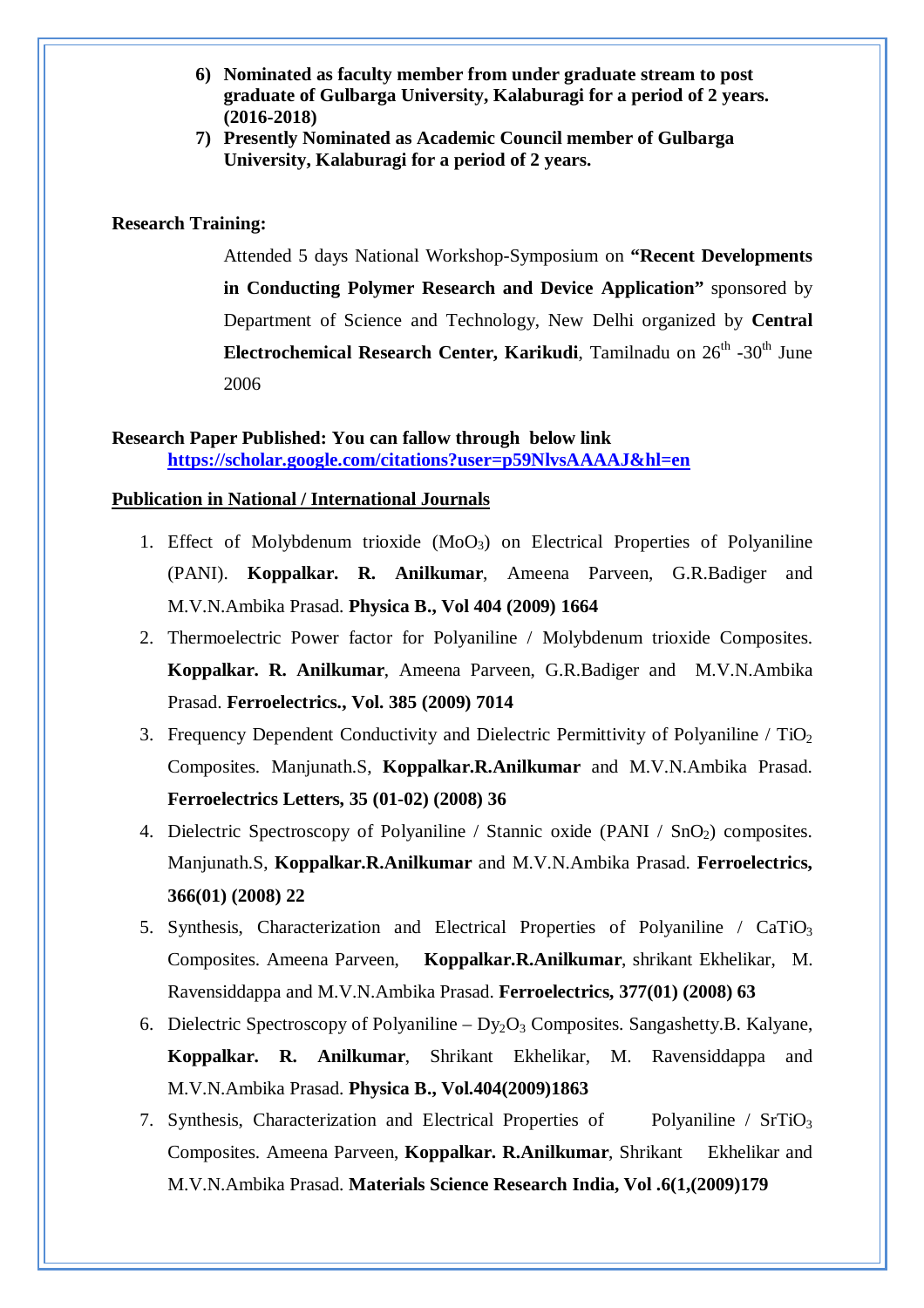- 8. Humidity Sensing Behavior of Polyaniline / Strontium Arsenate Composites. Machappa T., M. Sasikala, **Koppalkar R. Anilkumar**, M. V. N. Ambika Prasad. **Sensors & Transducers Journal., Vol. 107 (2009) 77**
- 9. Synthesis, Characterization and DC Conductivity studies of c/s/MO/Polyaniline nanocomposites. Shrikant S. Ekhelikar, **Koppalkar R. Anilkumar**, Aashis Roy and M.V.N.Ambika Prasad. **Nanobiomaterials Special issue (2010)4.**
- 10. Synergic effect nanostructured zinc oxide on Streptococcus Aurea. Aashis Roy, Venubabu Thatti, **Koppalkar R. Anilkumar**, Shrikant S. Ekhelikar, S.M.Gadad and M.V.N.Ambika Prasad. **Nanobiomaterials Special issue (2010)67**.
- 11. Effect of Nano titanium dioxide with different antibiotics against Methicillinresistant Staphylococcus aureus. Aashis. S. Roy, Ameena Parveen, **Anilkumar.R.Koppalkar** and M.V.N.Ambika Prasad; Journal of Nanobiotechnology (Article in Press)
- 12. Microwave Absorption Studies on Polyaniline **Dysprosium oxide** (PANI-Dy<sub>2</sub>O<sub>3</sub>) composites. Sangshetty.Kalyane, **Koppalkar R. Anilkumar**, K.Sudheendran, K.C.James Raju and M. V. N. Ambika Prasad. Ferroelectrics, UK Journal
- 13. Core-Shell method of Synthesis, Characterizations and ac conductivity studies of polyaniline/n-TiO<sup>2</sup> composites, *Aashis. S. Roy*, **Koppalkar.R.Anilkumar** and M.V.N.Ambika Prasad; *J. Appl. Poly. Sci,* DOI 10.1002/app.33730
- 14. Studies of AC Conductivity and Dielectric Relaxation Behavior of CdO doped nanometric Polyaniline, *Aashis. S. Roy,* **Koppalkar.R.Anilkumar** and M.V.N.Ambika Prasad; *J. Appl. Poly. Sci,* (2011)
- 15. Selectivity and Influence of  $Ta_2O_5$  on Polyaniline surface for Liquid Petroleum Gas Sensing; *Aashis.S.Roy,* M.V.N.Ambika Prasad and **Koppalkar.R.Anilkumar**; *Emerald: Sensor Review;* (2011)
- 16. Impedance spectroscopy of nanostructured polyaniline/CdO composites, *Aashis. S. Roy,* **Koppalkar.R.Anilkumar** and M.V.N.Ambika Prasad; *Ferroelectric,* DOI: 10.1080/00150193.2011.531190
- 17. Synthesis and characterization of elongated chain-like Nanostructure Polyaniline in Ice cube" *Aashis. S. Roy*, **Koppalkar.R.Anilkumar** and M.V.N.Ambika Prasad; *J. polymer & polymer composites*, 2010, (*Accepted*)
- 18. Effect of Nano Titanium Dioxide with Different Antibiotics against Methicillin-Resistant *Staphylococcus Aureus; Aashis. S. Roy*, Ameena Parveen, **Koppalkar.R.Anilkumar** and M.V.N.Ambika Prasad, *J. Biomaterials and Nanobiotec,* 2010, 1, 37-41
- 19. Sensitivity and Selectivity Studies on Polyaniline / Molybdenum Trioxide Composites to Liquid Petroleum Gas**,** *Aashis. S. Roy,* Machappa T, M. V. N. Ambika Prasad and **Koppalkar.R.Anilkumar**; *Sensor and Transducer*; Vol. 125, Issue 2, February 2011, pp.220-228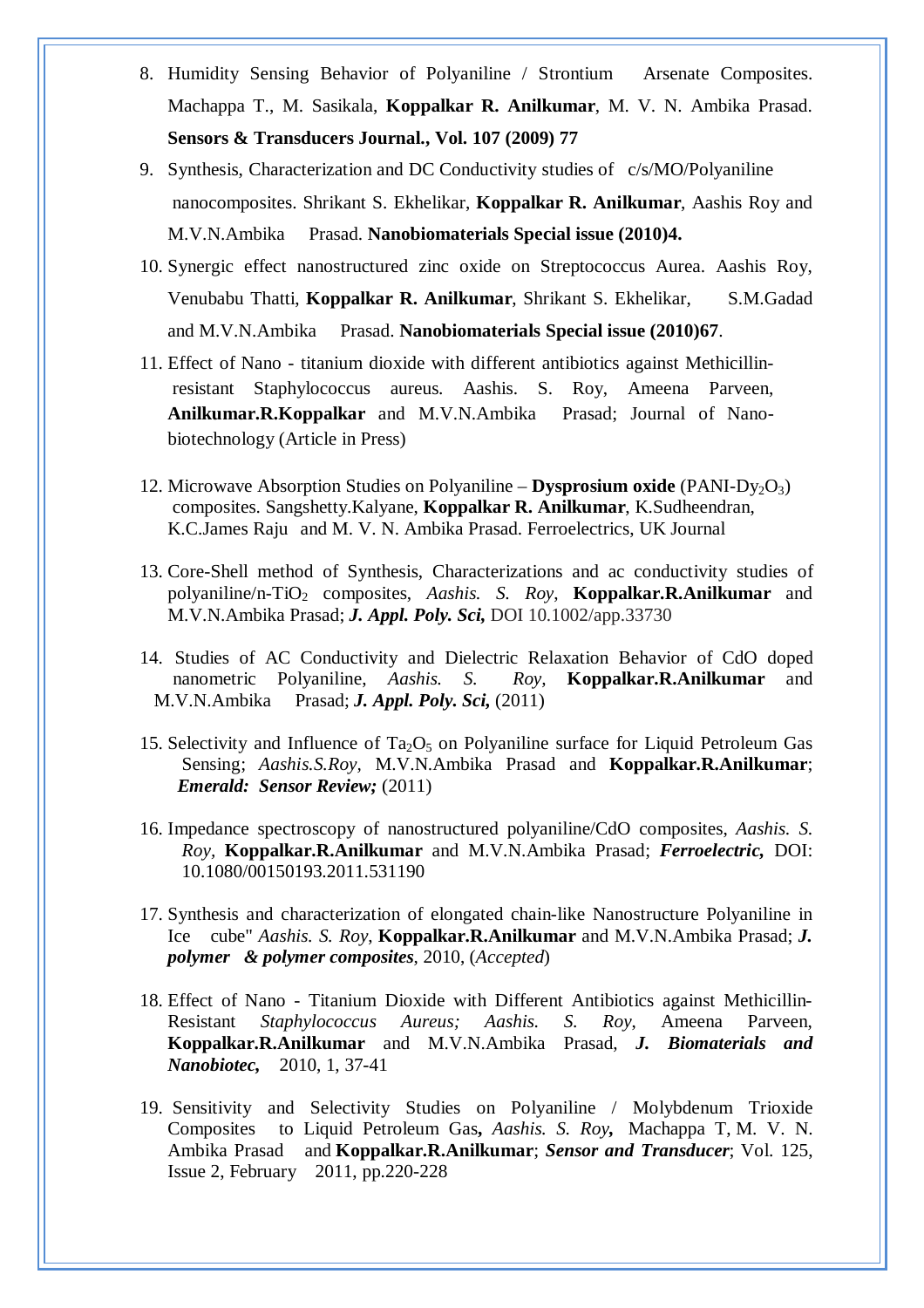- 20. Synthesis and morphological change in poly (ethyleneoxide) sodium chlorate based polymer electrolyte complex with polyaniline. H. Kunteppa, *Aashis.S.Roy*, **Anil. R. Koppalkar**, M. V. N. Ambika Prasad, *Physica. B* (2010), doi: 10.1016 / j.physb. 2010. 11.074
- 21. Studies on Fourier Transform Infrared Spectroscopy,Scanning Electron Microscope, and Direct Current Conductivity of Polyaniline Doped Zinc Ferrite, Ramesh Patil, *Aashis S. Roy,* **Koppalkar R. Anilkumar**, Srikant Ekhelikar, *J. App. Poly. Sci;* DOI 10.1002/app.33600
- 22. Electrical Conductivity of Polyaniline  $/NiZnO<sub>3</sub>$  composites: A solid state electrolyte; Ramesh Patil, *Aashis. S. Roy,* **Koppalkar R. Anilkumar**, Srikant Ekhelikar, *Ferroelectric, (In print- 2011)*

#### **Presented papers in National / International Conference/ Seminars**

- 1. Design of Sensor Setup and Study of humidity Sensing Behaviour of Conducting Polyaniline / Ceramic Composites. Machappa.T, **Koppalkar. R. Anilkumar**, M. Sasikala and M.V.N.ambika Prasad **IEEE- International Conference on Sensor Technology – 2008,** held at Tiwan
- 2. Transport Properties of Polyaniline / Zirconium oxide Composites **Koppalkar. R. Anilkumar,** Ameena Parveen, Shrikant Ekhelikar, G.R.Badiger and M.V.N.Ambika Prasad.**National Seminar on Novel Polymers, Nanoscience and Green Chemistry**, held at Department of Chemistry, Kakatiya University, Warangal on  $22,23^{\text{rd}}$  February, 2008.
- 3. Synthesis and temperature dependent dc conductivity of PANI / Neodymium oxide and Aluminum trioxide composites.Srikant Ekhelikar, **Anilkumar R. Koppalkar**, G.R.Badiger and M.V.N.Ambika Prasad **National Conference on "Recent trends on Materials for Advanced Technology"** held at Department of Physics, Dr. Babasheb Ambedkar Marathwada University, Aurangabad on 28-30<sup>th</sup> January, 2007
- 4. Synthesis, Characterization of Polyaniline / SrTiO<sub>3</sub> Composites. Ameena Parveen, **Koppalkar.R.Anilkumar**, Shrikant Ekhelikar and M.V.N.Ambika Prasad. **National conference on Advances in Materials Science (AMS-07)** held at Department of Materials Science, Gulbarga University, Gulbarga on  $26.27<sup>th</sup>$  January, 2007
- 5. Participated and presented a paper in UGC sponsored National Seminar on **"Novel Polymers, Nanoscience and Green Chemistry"** and won the second prize in poster presentation award on "Transport Properties of Polyaniline / Zirconium oxide Composites" organized by Department of Chemistry, Kakatiya University, Warangal  $(22<sup>nd</sup> \& 23<sup>rd</sup> \tFebruary, 2008).$
- **6. Organized the UGC sponsored National Conference on "Recent Trends in Nanoscience and Green Chemistry" on 23rd & 24th October, 2009 at S.S.Margol College, Shahabad.**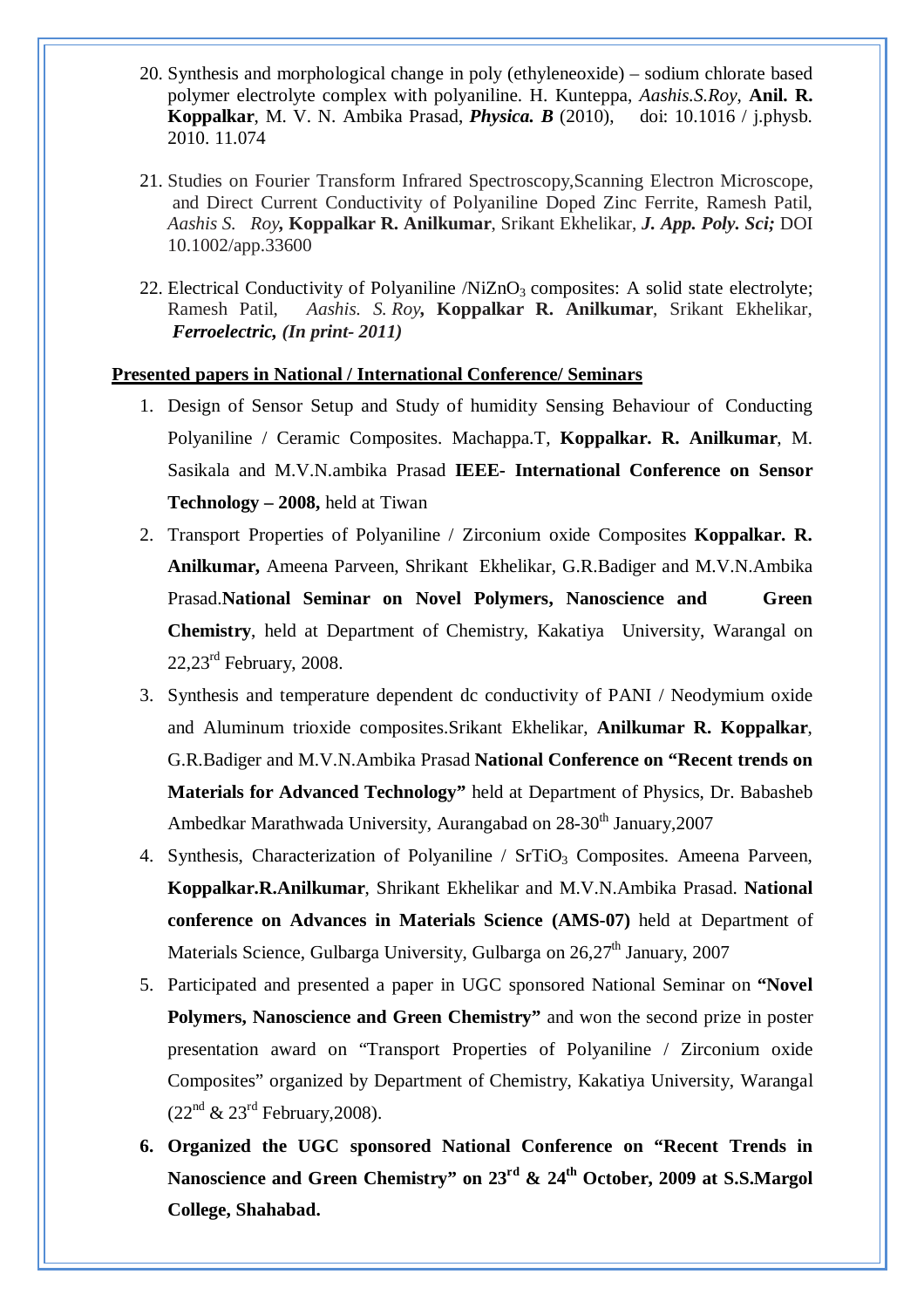- 7. Presented a paper in an UGC sponsored **National Seminar on Nanoscience and its applications in different fields of Science and Technology** held at Shrikrishana Degree College, Gunjute, Tq: Umerga, Dist:Usmanabad, Maharashtra state on  $7<sup>th</sup>$  & 8<sup>th</sup> February, 2010.
- 8. Presented a paper entitled "New Approach in Energy Generation" on  $12<sup>th</sup>$  &  $13<sup>th</sup>$ March 2010 in an **UGC sponsored National Seminar on "Non-Conventional Energy"** held at Karnataka College Bidar, Karnataka State.
- 9. Presented a paper entitled "Influence of Liquid Petroleum Gas on the Sensitivity of the Polyaniline / Zirconium dioxide composites" Koppalkar. R. Anilkumar 'Aashis. S. Roy, Machappa.T, Shrikant Ekhelikar, Sangashetty Kalyane and M.V.N.Ambika Prasad. **International Conference on recent trends in Materials Science and Technology(ICMST)** organised by Materials Research Society, India(MRSI) & Indian Space Research Organisation (ISRO) on 29-31<sup>st</sup> October 2010, Thiruvananthapuram, Kerala, India
- **10.** Presented a paper entitled "Comparative study of LPG sensing of Nanostructured Polyaniline Fibers and Bulk Polyaniline" Aashis.S.Roy, Koppalkar.R.Anilkumar Shrikant Ekhelikar, Sangshetty Kalyane and M.V.N.Ambika Prasad. International Conference on Communication, Computation, Control and Nanotechnology on 29- 31<sup>st</sup> October 2010, Organised by Rural Engineering College, Bhalki, Karnataka, India,
- 11. Attended a conference on " Advances in Ceramic and Engineering Materials" held at Dept. of Ceramic & Cement Technology, PDA College of Engineering, Gulbarga during 3-01-2009

### **12. Participated in workshop on "Computational Materials Science" during March 6 th – 8 th , 2009 at Indian Institute of Science, Bangalore.**

- 13. Attended a conference on "Recent Trends in Nanoscience and Green Chemistry" during October 23<sup>rd</sup> and 24<sup>th</sup>, 2009 at S.S.Margol College of Arts, Science and Commerce, Shahabad, Gulbarga.
- 14. Presented a paper on **Synergetic effect of Nanostructured zinc oxide with different antibiotics on Staphylococcus aureus**, held in "Advance in Nanoscience for Different Technology" during  $10-11<sup>th</sup>$ , February, 2011, at Shrikrishna Mahavidyalaya, Gunjoti, Omerga.
- 15. **Presented a paper on Surrogate the steam driven mill drives with electric DC**  motors; held in "Advance in Nanoscience for Different Technology" during 10-11<sup>th</sup>, February, 2011, at Shrikrishna Mahavidyalaya, Gunjoti, Omerga.
- 16. Synthesis, Characterization and DC conductivity studies on polyaniline doped with nanocopper oxide; on "Advance in Nanoscience for Different Technology" during 10- 11<sup>th</sup>, February, 2011, at Shrikrishna Mahavidyalaya, Gunjoti, Omerga.
- 17. Attended a symposium on "National Seminar on X-ray Diffraction Techniques" held at Dept. of Physics, Gulbarga University, during March  $2<sup>nd</sup>$  and  $3<sup>rd</sup>$  2010.